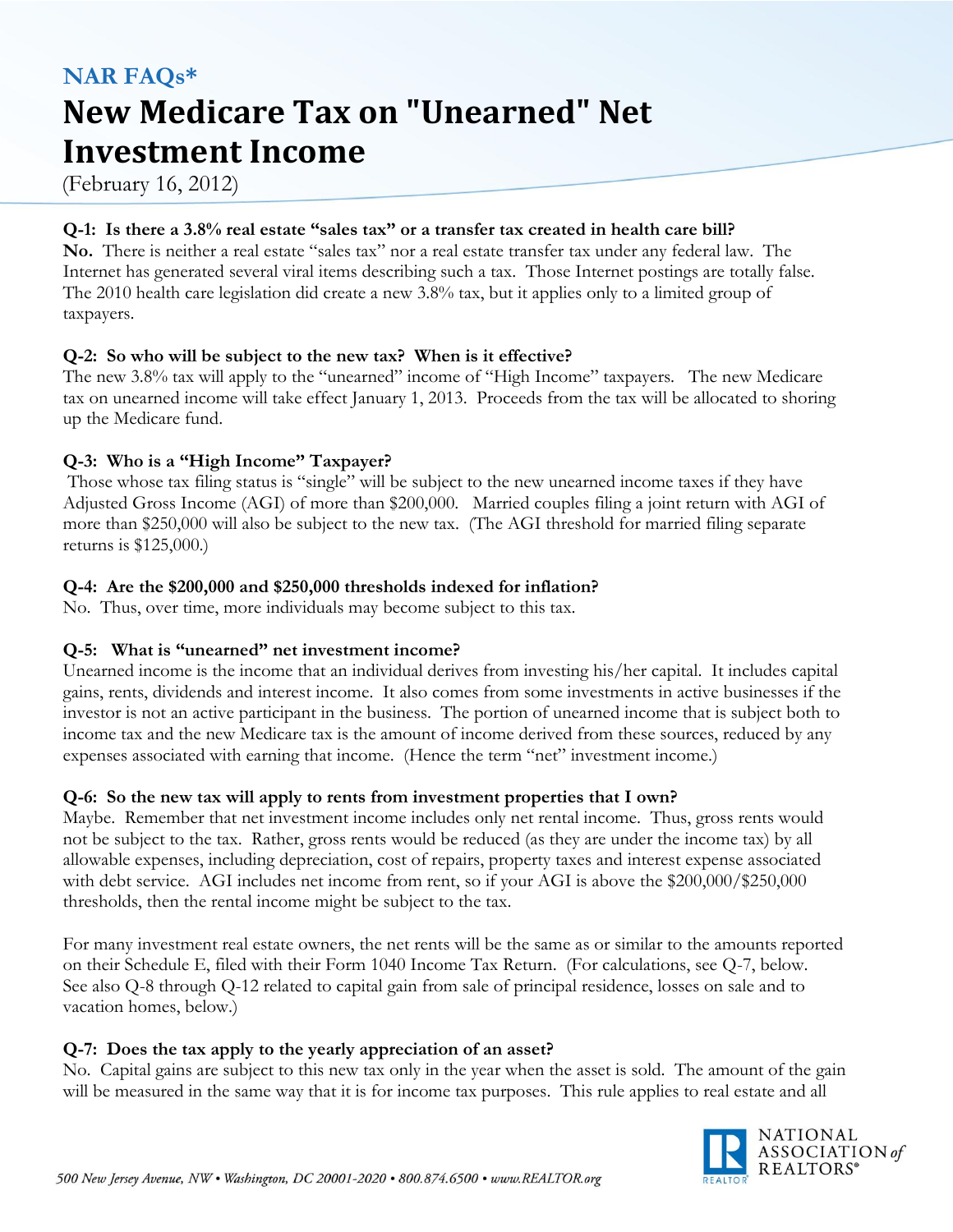other appreciating capital assets (including stocks and bonds). Net capital gains are taxable only in the year of sale.

## **Q-8: How is the new 3.8% Medicare tax calculated?**

The new 3.8% Medicare tax is assessed only when Adjusted Gross Income (AGI) is more than \$200,000/\$250,000. (See Q-2 above.) AGI includes net income from interest, dividends, rents and capital gains, as well as earned compensation and several additional forms of income presented on a Form 1040 Income Tax Return.

The tax is NOT imposed on the total AGI, nor is it imposed solely on the investment income. Rather, the taxable amount will depend on the operation of a formula. The taxpayer will determine the LESSER of (1) net investment income OR (2) the excess of AGI over the \$200,000/\$250,000 AGI thresholds. Thus, if net investment income is the smaller amount, then the 3.8% tax is applied only to the net investment income amount. If the excess over the thresholds is the smaller amount, then the 3.8% tax would apply only to the excess amount.

#### **Q-9: Give me an example.**

If AGI for a single individual is \$275,000, then the excess over \$200,000 would be \$75,000 (\$275,000 minus \$200,000). Assume that this individual's net investment income is \$60,000. The new 3.8% tax applies to the smaller amount. In this example, \$60,000 of net investment income is less than the \$75,000 excess over the threshold. Thus, in this example, the 3.8% tax is applied to the \$60,000.

If this single individual had AGI if \$275,000 and net investment income of \$90,000, then the new tax would be imposed on the smaller amount: the \$75,000 of excess over \$200,000.

Rules of thumb for predicting the application of this tax year to year are not readily determinable, largely because the proportion of net investment income compared to AGI will vary from year to year and from individual to individual.

**Q-10: Will the \$250,000/\$500,000 exclusion on the sale of a principal residence continue to apply?**  Yes. Any gain from the sale of a principal residence that is less than \$250,000 (individual) or \$500,000 (joint return) will continue to be excluded from the income tax. The 3.8% tax will NOT apply to this excluded amount of the gain.

#### **Q-11: Will the 3.8% tax apply to any part of the gain on the sale of a principal residence?**

Maybe. The new Medicare tax would apply only to any gain realized that is more than the \$250K/\$500K existing primary home exclusion (known as the "taxable gain"), and only if the seller has AGI above the \$200K/\$250K AGI thresholds.

So, for example, if the taxable gain was \$30,000 and a married couple had AGI (which would include the taxable gain) of \$180,000, the 3.8% tax would not apply because AGI is less than \$250,000. If that same couple had AGI of \$290,000, then the application of the 3.8% tax would be subject to the same formula described above. The \$30,000 taxable gain on the sale would be less than the \$40,000 excess above  $$250,000$  AGI, so the  $$30,000$  gain would be subject to the new 3.8% tax.

#### **Q-12: Is rent from a vacation home subject to the 3.8% tax? And what about the gain on sale of a vacation or rental property?**

The application of the tax will depend on whether the vacation home has been rented out, the period for which it has been rented and whether the property is solely for the enjoyment of the owner. If the owner

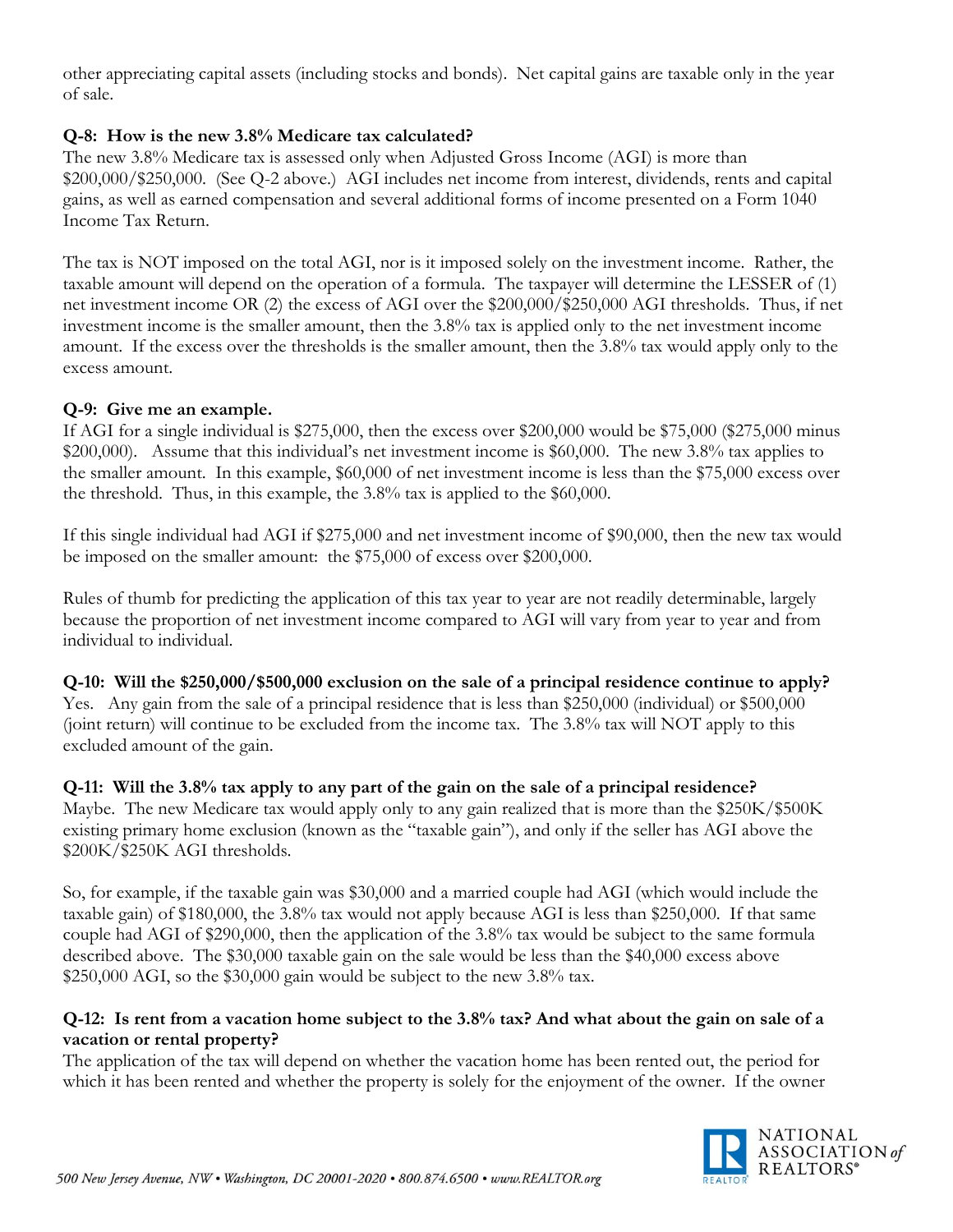has rented the home out to others, then the 14-day rent exclusion will continue to apply. Thus, if the owner rents the property to others (including family members) for 14 or fewer days, there would be no net investment tax. (Note that no deductions for expenses would be available, as under current law.)

If the home has been rented to others (including family members) for more than 14 days, then the rents (minus related expenses) would be considered as part of net investment income and could, depending on AGI and the calculations described above, be subject to the new tax.

If the vacation home has been used solely for personal enjoyment (i.e., there is no rental income and no associated expenses), then a gain on sale would be treated as net investment income and could be subject to the tax, depending on AGI. Similarly, if the property had generated rents, any net gain on sale could also be included in net investment income. The amount of the tax (if any) would depend on the calculation formula, above in Q-8 and Q-9.

#### **Q-13: My rental property generates a net loss each year. How will those losses be factored into the new tax? And what if I have net capital losses when I sell?**

Net losses from rents and net capital losses reduce AGI. Thus, the losses themselves would not be subject to the tax. If, after losses, AGI still exceeds the High Income thresholds, the 3.8% tax would still apply to any net rental, interest or dividends income

#### **Q-14: I earn all of my income from real estate investments that I own and operate myself. Will my rents and gains be subject to the new tax?**

No. If the ownership and operation of real estate you own is your sole occupation, then those activities are what's called your "trade or business." Income derived from a trade or business is not subject to the new 3.8% tax. If the owner of rental properties has a "day job," however, real estate investments are not considered as a trade or business, but are rather considered as investments, even if they are a major source of income.

Many Realtors engage in business activities are that are the "typical" selling, leasing and brokerage endeavors usually associated with the term "Realtor." If they also own rental real estate assets as part of their own personal investment portfolio, the net rents from that portfolio could become subject to the new 3.8% tax on net investment income, depending on AGI.

# **Q-15: Will "High Income Filers" lose any portion of the Mortgage Interest Deduction?**

No. The mortgage interest deduction is unchanged. No cap was imposed on any itemized deductions.

# **Q-16: Why is this new tax called a "Medicare tax?"**

The revenues generated from this tax will be allocated to the Medicare Trust Fund that is part of the Social Security System. That fund is currently on shaky financial footing. These additional revenues are intended to shore up the Medicare Trust Fund.

# **Q-17: How will this new tax affect marginal (the highest) tax rates when it is combined with**

**existing law** and with the possible expiration of the Bush tax cuts enacted in 2001? Marginal tax rates are the tax rates assessed on the "last" dollars included in taxable income. If the Bush tax cuts are allowed to expire, then the marginal rates for upper income individuals will increase, particularly for capital gains income. The chart below reflects the impact of those changes, presented based on implementation of current law effective dates.